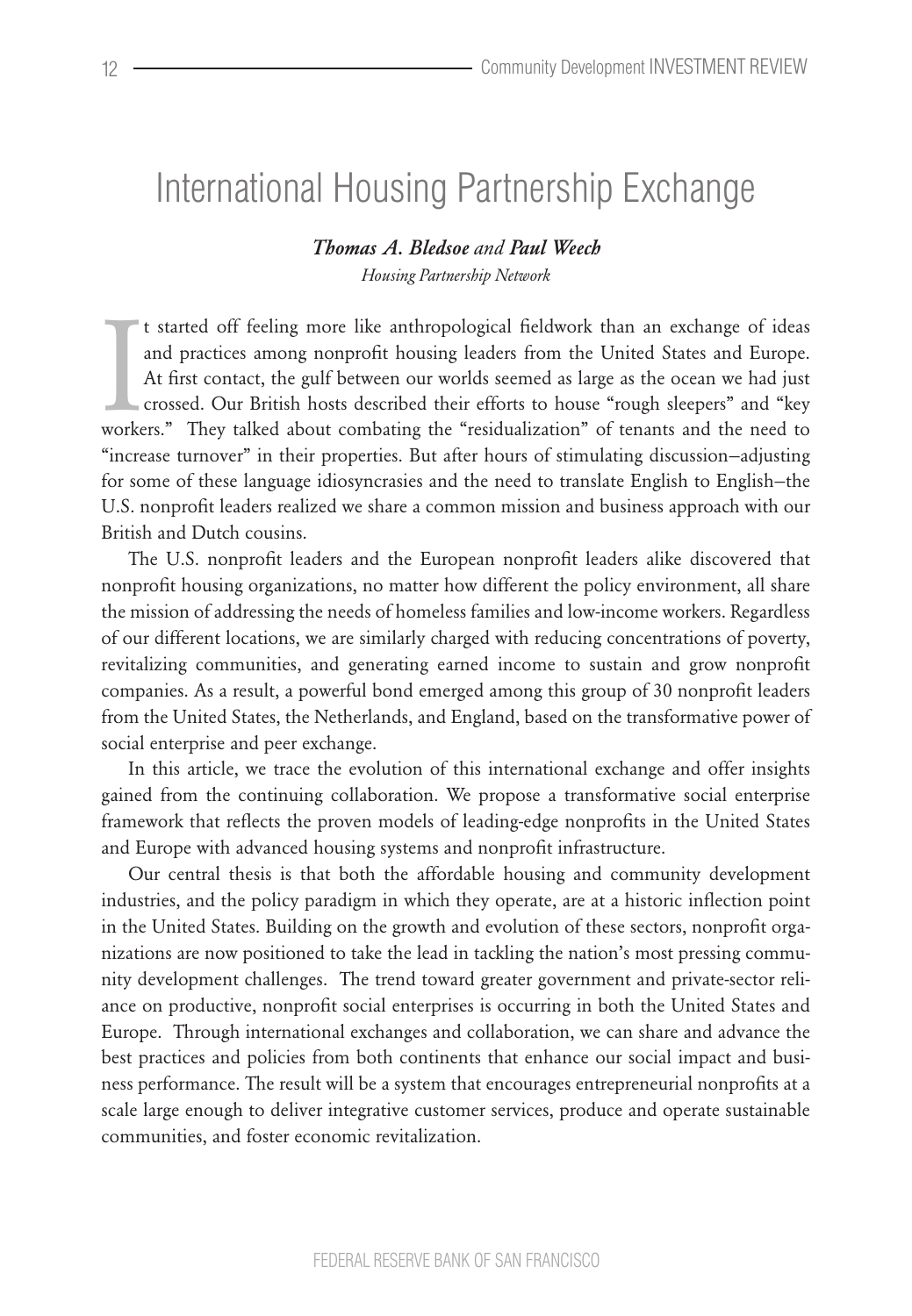#### **European Scale and American Ingenuity**

In April 2003, with generous support from the MacArthur Foundation, the Housing Partnership Network (Network) sponsored a study visit by a dozen CEOs from leading housing nonprofits in the United States to meet with their peers in the Netherlands and Great Britain. The Network is a business alliance of 96 top-performing nonprofit housing developers, owners, lenders, and housing counselors. Many of the international contacts were the result of the groundwork laid by Network founder Bob Whittlesey. His long-established ties to these European groups formed the basis of our exchange. After years of prodding anyone who would listen that U.S. housing nonprofits could learn a great deal from European housing associations, Bob's insistence finally stimulated the group's curiosity. We took the plunge and headed off to Europe. Our delegation included more than half of the Network's board of directors at that time. Leaders of many of the nation's top nonprofit housing developers attended, including BRIDGE Housing in California, CommonBond Communities in the Twin Cities, ACTION Housing in Pittsburgh, and the Community Preservation Development Corporation in Washington, DC.

We expected to be impressed by the scope and sophistication of the British and Dutch housing nonprofits. Our research showed that these organizations enjoyed a much larger share of the housing markets and benefited from national policy support. Instead, we were dazzled. We met housing associations in England that managed more than 30,000 apartments and were rapidly expanding as a result of a government policy to transfer that country's public housing stock to nonprofit ownership. Dutch housing associations had an even more central market position, with more than 75 percent of the nation's rental housing and 35 percent of the entire housing stock under nonprofit management. We encountered many business and social innovations. For example, the Orbit Housing Group, formed from the merger of several housing associations and public housing stock transfers in the Midlands and Southeastern regions of England, used a centralized back office to bring efficiency and scale to its nonprofit group members without their losing local control and community connections. Dutch housing associations in Amsterdam and Tilburg such as WonenBreburg operate state-of-the art, mixed-income communities that are models for smart design, sustainability, and inclusion. The innovative Dutch Housing Guarantee Fund (WSW), a not-for-profit foundation independent of the government, provides credit enhancements to more than 90 percent of the housing associations in country.

The greater strength and impact of the nonprofit housing sector in Europe was clear. The U.S. nonprofit leaders credited this success to the strong national policy and funding as well as an enterprise-level focus on real estate financing and housing management. The European approach contrasts sharply with the American "project-by–project," "transaction-by-transaction" approach. From what we saw in Great Britain and the Netherlands, an enterprise level focus results in a more scalable and better capitalized business model that is highly focused on efficient, quality management and resident satisfaction.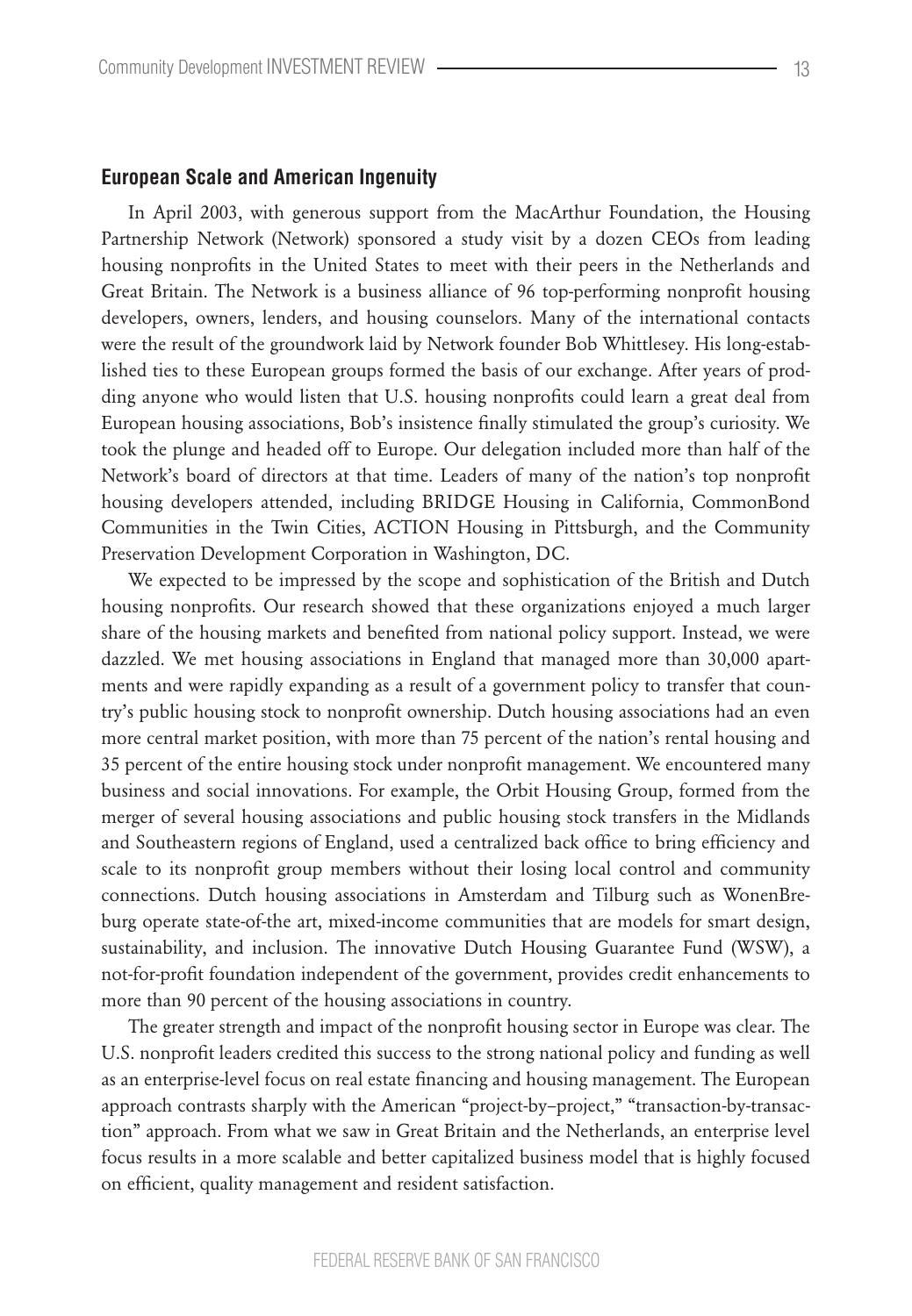British nonprofits have a longer history of development and ownership than their U.S. counterparts. The sector grew rapidly when the national government (starting with Margaret Thatcher and the Conservatives, and expanding under Labor) shifted the responsibility for ownership and revitalization ("regeneration" as they call it) of former government-owned housing (known as "council public housing") to existing and new housing associations. Government policy in the United Kingdom has always organized funding and regulation around the nonprofit sponsor rather than individual developments ("estates" to use British parlance).

Similarly, a national policy decision to convert all existing housing association development financing to organization-level equity capital is behind the dramatic scale and sophistication of the Dutch nonprofit field. In return for a strengthened balance sheet, nonprofits agreed to forgo future public subsidies and to fund new development with private financing leveraged by their new corporate equity.

American portfolios, in contrast, are smaller and rely on many separate, unconnected financial sources—each project with subsidies layered on top of one another, each project managed in a silo separate from the others—which makes it more difficult to leverage asset and portfolio growth. Nevertheless, the large U.S. nonprofits on the trip were surprised to learn that their annual level of housing production and preservation is comparable to their European peers. Europeans were also keenly interested in our members' private sector, entrepreneurial partnerships and the Network's collaborative business ventures, notably our members' mutually-owned, captive insurance company.

Most important, the American visitors and the European hosts established a foundation of trust and candid dialogue that sets the stage for what we hope will be a long and fruitful friendship. The participants identified shared challenges, opportunities for collaboration, and common perspectives that will make ongoing exchanges highly productive and beneficial. The trip also stimulated new ideas about how nonprofits in America could be better capitalized to achieve greater scale, sustainability, and impact. The journey and the exchange reinforced the value of the Network's social enterprise approach and its unique model as a peer-based business collaborative.

## **Staying in Touch: London, Stockholm, and Washington**

In the days and months following the 2003 visit, we remained in touch with various European practitioners. A delegation from the Network visited London in 2004 to negotiate a reinsurance agreement between our insurance company and several Lloyds of London insurance syndicates. During this trip, we reconnected with our British colleagues and also began to explore a potential collaboration between English housing associations and the Network's insurance company, the Housing Partnership Insurance Exchange or HPIEx.

A Network representative attended a meeting in Stockholm in 2005 of the European REX Group (Research and Exchange), a self-selected network of large housing associations, including some of our British and Dutch counterparts, as well as organizations from several other European countries. The interaction with the REX Group further influenced the evolu-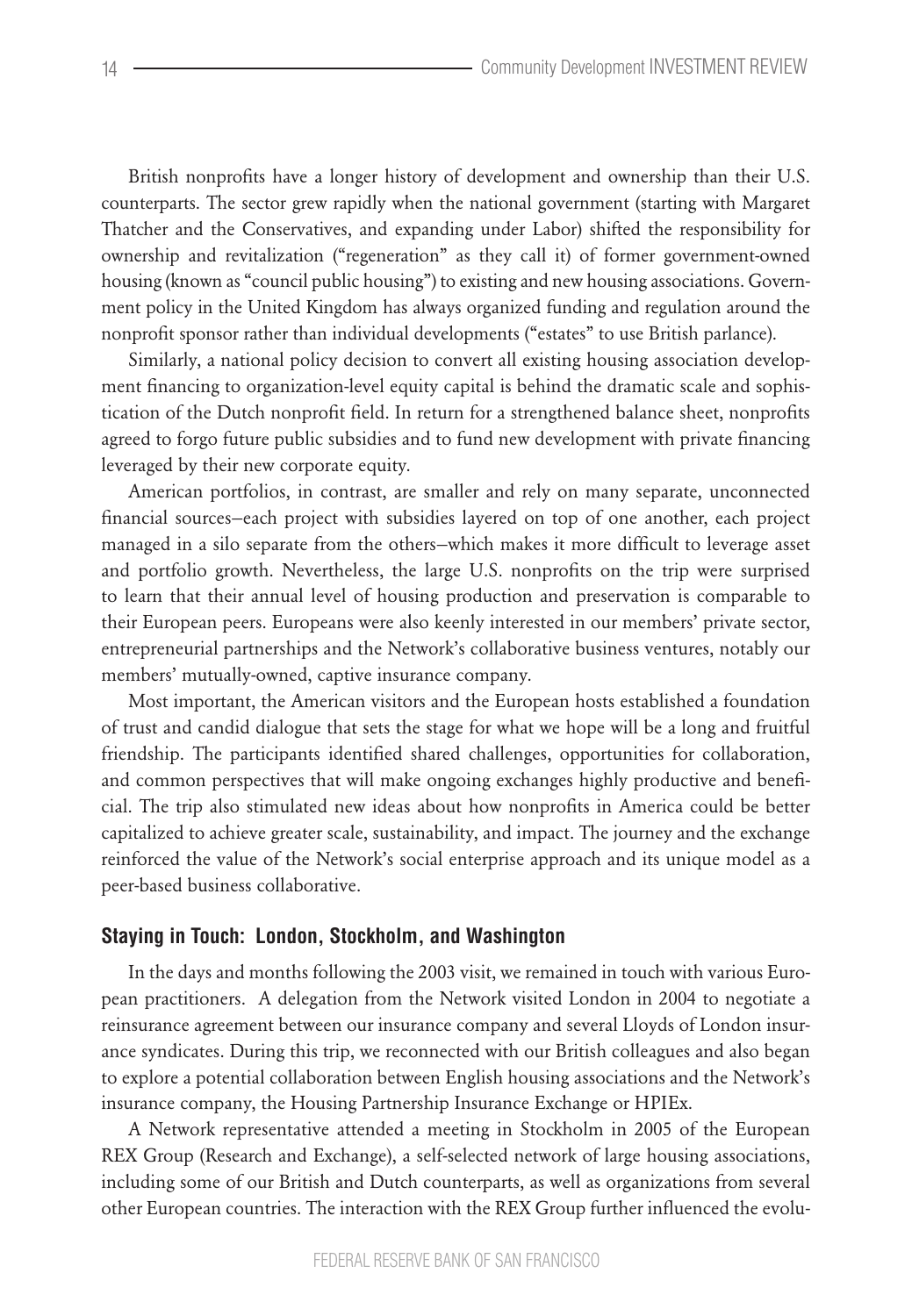tion and depth of the Network's approach to peer exchange as a way to strengthen both the Network and its individual members. In 2006, chief executives from six associations in the REX Group visited the United States to tour properties and engage in informal discussions with four Network members in the Washington, DC, area. Following on the goodwill generated by that trip, the Network and a counterpart association in Britain, the National Housing Federation, agreed to host an in-depth, three-day, bilateral exchange in April 2007 in the United States.

The 2007 exchange brought together 40 leaders of the premier housing nonprofits in the United States and England. Significantly, the top governmental officials in the United Kingdom who oversee regulation and funding for housing (the Department of Communities and Local Government) also attended the event. The entire group met on Capitol Hill with Representative Maxine Waters, the chair of the Subcommittee on Housing and Community Opportunity. They also met with key housing staff from the offices of Senator Christopher Dodd of Connecticut and Congressman Barney Frank of Massachusetts. There was a strong camaraderie among the policy leaders and practitioners and recognition of the mutual value in further learning and exchange among the two affordable housing systems.

The British partners were eager to learn about the American public/private partnership models, our strategies to engage the business community, and our entrepreneurial ventures to finance and insure affordable housing on a pooled basis. The U.S. delegates explored the United Kingdom's approach to investing public resources directly in the nonprofit enterprise to support a broad portfolio of properties. They also explored innovative Dutch and British initiatives to create benchmarks and measure customer service, and the United Kingdom's stock transfer of public housing to nonprofit ownership.

American nonprofits were enthusiastic to learn about KVH, a performance benchmarking system pioneered by Dutch housing associations and expanded on by British nonprofits through HouseMark and QHS (Quality Housing System). Through a member-owned cooperative that establishes best-in-class metrics, KVH has created a rigorous system that has consistently raised the bar on performance. This model influenced the development of StrengthMatters, a new performance benchmarking initiative that collects and compares data on financial and operational performance of U.S. nonprofits. The British in turn were very interested in the real time, web-based technology being developed by the Network for our benchmarking system. One important area of contrast in the benchmarking systems is that the Europeans pay much greater attention to the quality of property management and tenant relations. Resident satisfaction with service delivery is the principal yardstick that the European nonprofits use to measure the quality of their products and organizations. In contrast, the American nonprofit housing provider, while often providing services to residents, tends to place more emphasis on development financing and the affordability of tenant rents.

The group participating in the exchange identified three areas for potential joint collaboration going forward and agreed to host a follow-up exchange in 2008. They were: 1) respective strategies for providing resident services (what the British called "non-landlord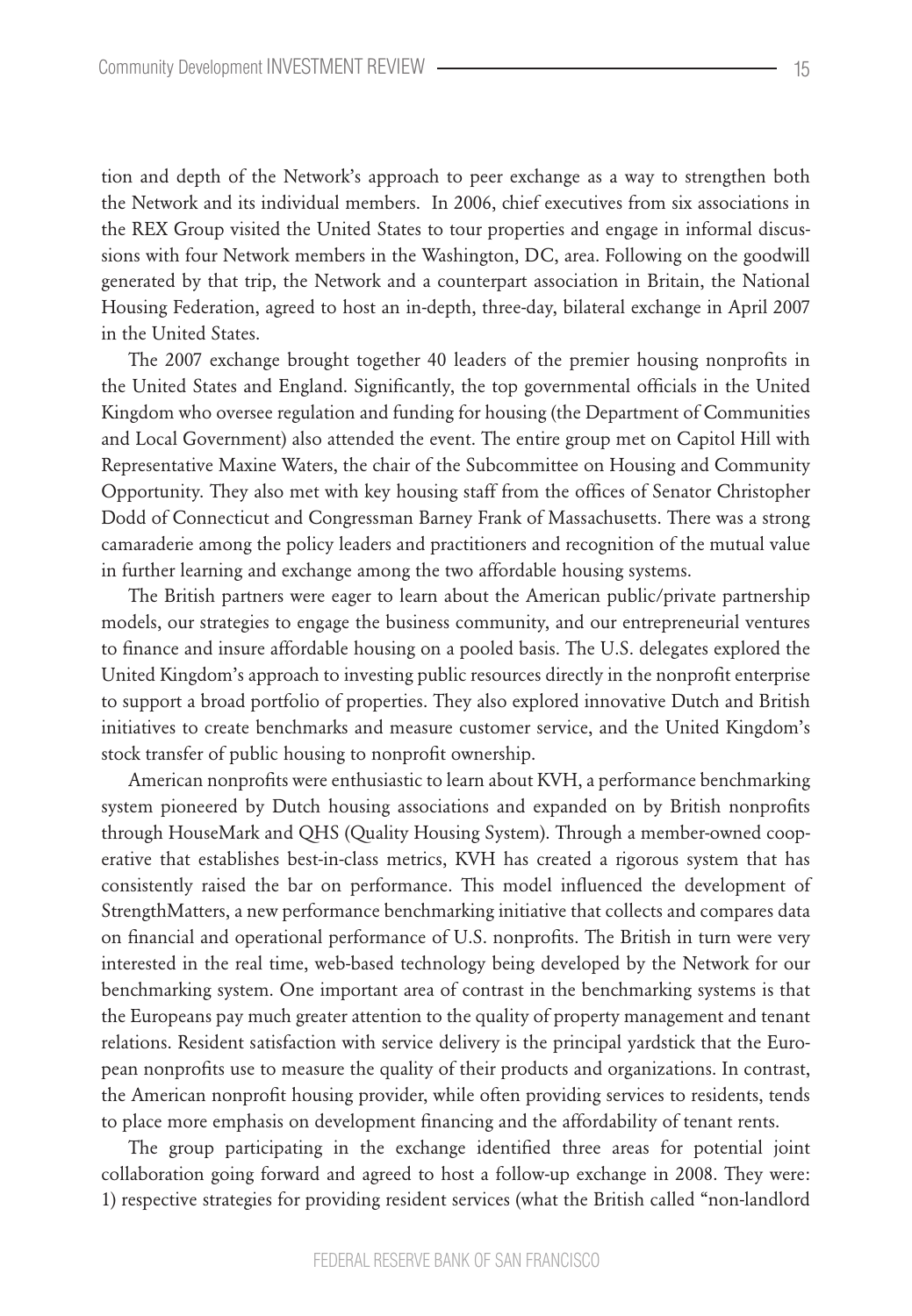activities"); 2) branding: how the industry could more effectively communicate the impacts of its work beyond housing creation and management; and 3) self-regulation and selfcertification models, along the lines of those deployed by other industry groups.

## **The Portfolio Approach: Enterprise Investing in Action**

The follow-up reciprocal exchange to the 2007 meeting took place in London in April, 2008. Leaders from 15 Network members met with the chief executives of 11 British housing associations. Additional participants from the United States included leaders of the MacArthur Foundation and Stewards of Affordable Housing for the Future. The U.K. participants included the National Housing Federation and the director general for housing and planning at the Department of Communities and Local Government. In addition, the president of PowerHousing Australia, a recently formed Australian group modeled after the Network, joined as a special guest.

Discussion over the three days focused on policy, business, and market issues that affect both countries' affordable housing sectors. It was fascinating to gain the perspectives of British and American housing leaders about the negative effects of the U.S. subprime mortgage crisis in both the United States and Great Britain. Performance metrics and certification were key areas for discussion, with a presentation of QHS, Britain's customer satisfaction certification system. The group also explored in some depth asset management, property management, and resident services practices.

An eye-opening experience (for the Americans) was a visit to the Gallions Housing Association in South London and seeing the advantages in the British structure when policy allows the housing association to manage at a portfolio or enterprise level versus managing exclusively at a project level. The highlight was a centralized customer call center with stateof-the-art technology that dramatically improves response time for tenant services at significantly lower cost. The call center demonstrated how operating as an enterprise in the British system allowed for significant economies of scale and better service. Another major theme throughout the three days of meetings was sustainable development and sustainable operations. The British housing groups have made great strides in green building, and the government has set out very aggressive goals for zero carbon development over the next 10 years. This topic has become one of the keystones on which the participants will base future international exchanges.

The British housing associations were, on the whole, astounded by the complexity and cost of the U.S. system. After hearing how individual properties each have legally segregated property management cost centers, checking accounts, project reserves, and annual audits, the British nonprofit leaders expressed bewilderment at how U.S. nonprofits could afford to operate in such an inefficient manner. One U.K. CEO tellingly said that he would be out of business if he had to operate in such a rigid system that did not better leverage the economies of scale within its businesses and distribute risks across its property portfolios.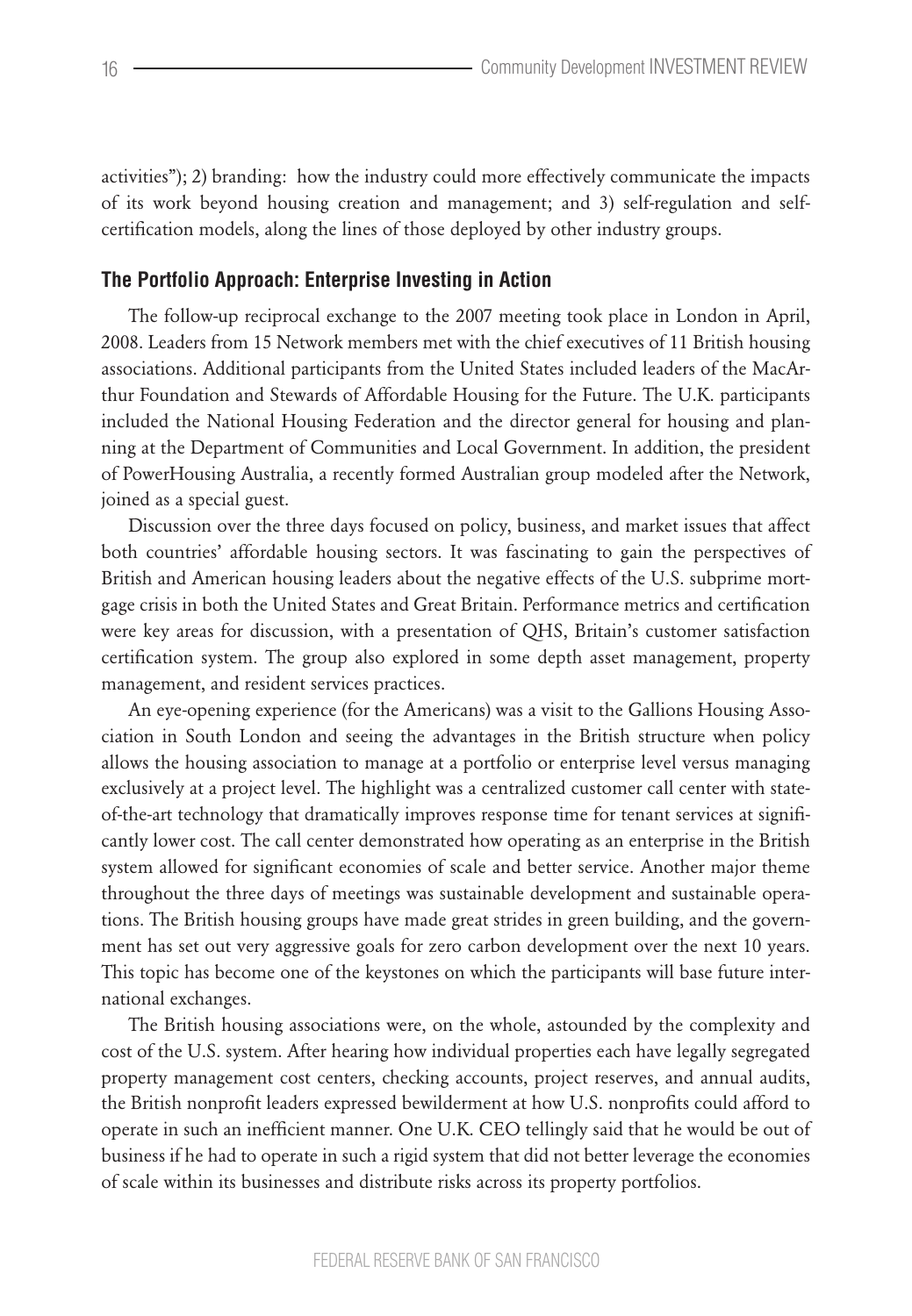A key outcome of the 2007 London Exchange was the commitment to formalize the collaboration through the creation of the International Housing Exchange Partnership. The participants agreed to expand the exchange to a select group of high-performing Canadian nonprofits and to hold the next meeting of the group in Toronto. The group also adopted protocols for the Exchange and created trilateral working groups in three key areas: business excellence and benchmarking; resident services; and sustainable development and operations. There is likely future interest in engaging around how to better serve aging seniors while maintaining independence.

#### **Scaled Social Enterprises in Canada**

The fourth face-to-face international exchange took place in Toronto, May 13, 2009, with the global economic meltdown as a backdrop. Leaders from 60 of the foremost nonprofit housing organizations from the United Kingdom, Canada, and the United States (plus a guest group from Australia) met to advance the previously agreed on agenda, as well as to address the impact and challenges from, and solutions to, the financial crisis at the community and organizational levels.

Key themes were the importance of repositioning social housing as critical infrastructure, the significant opportunities to spearhead community revitalization through housing initiatives, and the need to realign housing policies to create incentives for more efficient capitalization and performance. Although all participants were concerned about the prospects for obtaining much needed capital during the next several years, they also agreed that opportunity waited if leading nonprofits could adapt in new ways and apply their extensive experience to the problems at hand. The international housing leaders agreed that, in this time of enormous change and challenge, new approaches were needed to leverage the experiences of nonprofits in all three countries. The goal was to create more nimble and sustainable enterprises that maximize the ability to generate value and results for the field's partners in the private sector, government, and community. Social housing needed new policy support and capital that would allow us to operate at greater scale and impact.

The exchange featured a site visit with the Toronto Community Housing Corporation (TCHC). TCHC is the largest social housing provider in Canada and the second largest in North America with a combined portfolio serving 58,500 households. It was forged from a merger of three entities: a nonprofit developer, a cooperative housing organization, and Toronto's public housing agency. The newly constituted nonprofit has the capacity to oversee a revitalization of Toronto's most distressed public housing development into a mixed-income community using only its net worth and private financing. Derek Ballantyne, the then-CEO of TCHP, who actively participated in the exchange, remarked it was the first time he had engaged with nonprofit leaders with whom he shared a common sense of mission and business philosophy.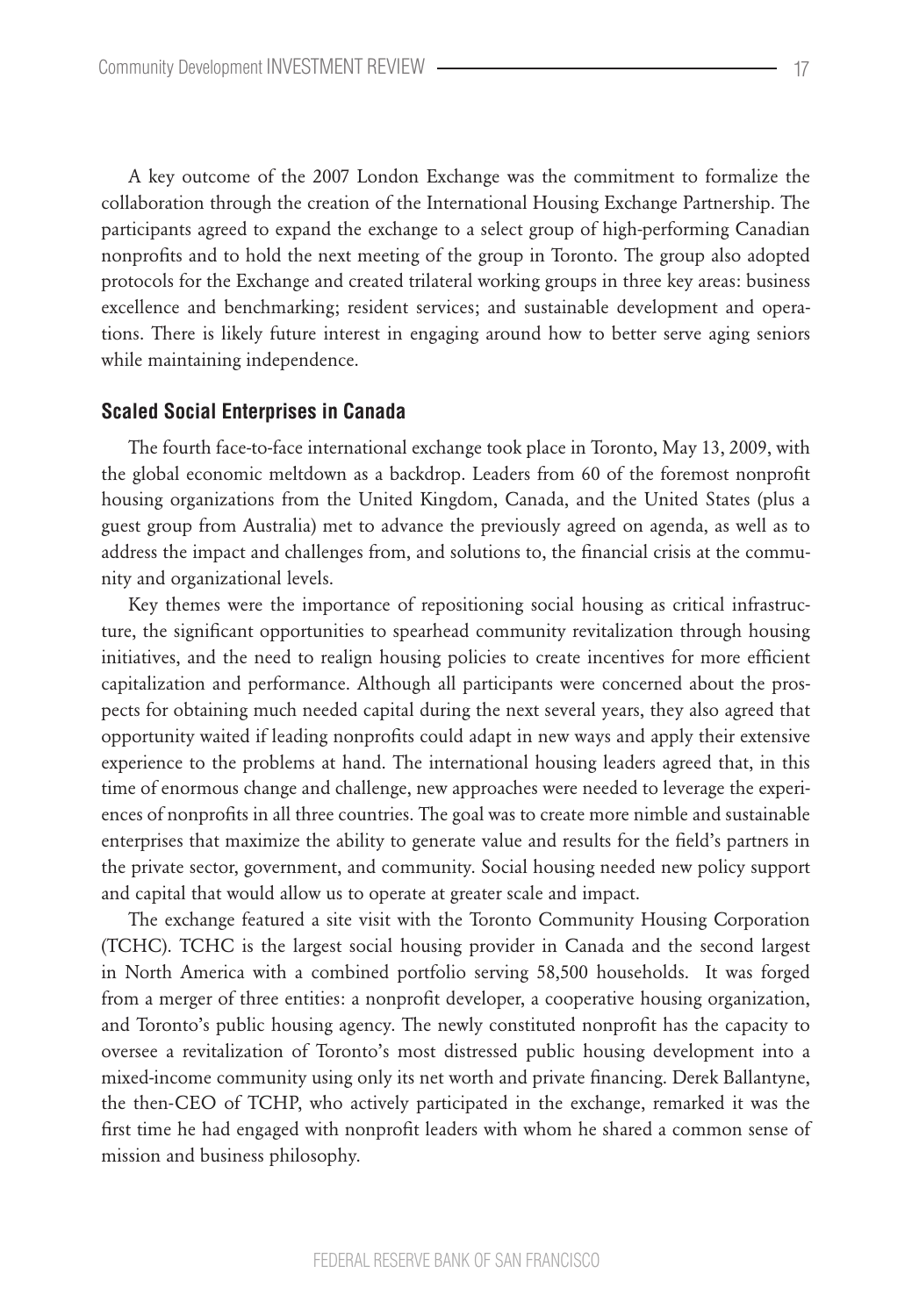## **Comparing the Housing Systems: Financing Transactions or Enterprises?**

A 2010 study by the Affordable Housing Institute compares the history, performance, and direction of the large nonprofit housing organizations in the United States and England.<sup>1</sup> Its analysis and conclusions track very closely with the experience and insights gained in the international exchange. Significantly, of the eight production-focused American nonprofits featured in the report, all were Network member organizations.

In the United Kingdom, and to a lesser degree in Canada, housing associations are assetbacked organizations that receive grant support from the government under a regulatory framework focused on long-term strength, production, and resident satisfaction. The grants are provided directly to the nonprofit sponsor to support the equity needs of a multiyear pipeline and production strategy. This allows the nonprofit to use its strong balance sheet, rather than a mortgage on the new development, to raise financing from private sources on favorable terms. This portfolio level approach creates a more robust platform to finance and develop housing and provides more certainty, flexibility, and sustainability for the enterprise. At the same time, the organizations derive the bulk of their income from property operations, which fosters a continuous focus on management excellence and long-term improvement. The reliance on management income from a portfolio of properties provides incentives to streamline operations and enhance customer service. Though efficient and scalable, a challenge for the more uniform British system is to encourage more innovation and experimentation and to build deeper partnerships with communities and the private sector. A second key issue for the British portfolio model is a comparative lack of information and focus on individual property-level performance. This can limit their ability to make informed asset management decisions and resource allocations among properties in their portfolio.

The affordable housing ecosystem in the United States has evolved significantly over the last 30 years with the emergence of a new breed of nonprofit enterprise that includes a large but distinct group of scaled – high-performing, high-capacity – developers and owners and an equally robust group of large community development financial institutions (CDFIs). As noted above, the Network is an alliance of the top-performing nonprofit housing developers, owners, lenders, and housing counselors, and the member organizations are among the nations' largest producers and financers of affordable housing. Collectively, Network members have developed and/or financed more than 750,000 affordable homes and apartments, and it has provided homeownership and foreclosure prevention counseling to more than 600,000 families.<sup>2</sup>

Despite its collective and individual achievements, the Network has not achieved the scale or social market share of our colleagues in Britain and the Netherlands. Stated simply,

<sup>1</sup>  Raymond Christman, Gaynor Asquith, and David Smith, Mission Entrepreneurial Entities: Essential Actors in Affordable Housing Delivery (Washington, DC: Affordable Housing Institute, 2010).

<sup>2</sup>  See Neil Mayer and Kenneth Tempkin, "Housing Partnerships: The Work of Large-Scale Regional Nonprofits in Affordable Housing" (Washington, DC: Urban Institute, 2007), available at www.urban.org/ publications/411454.html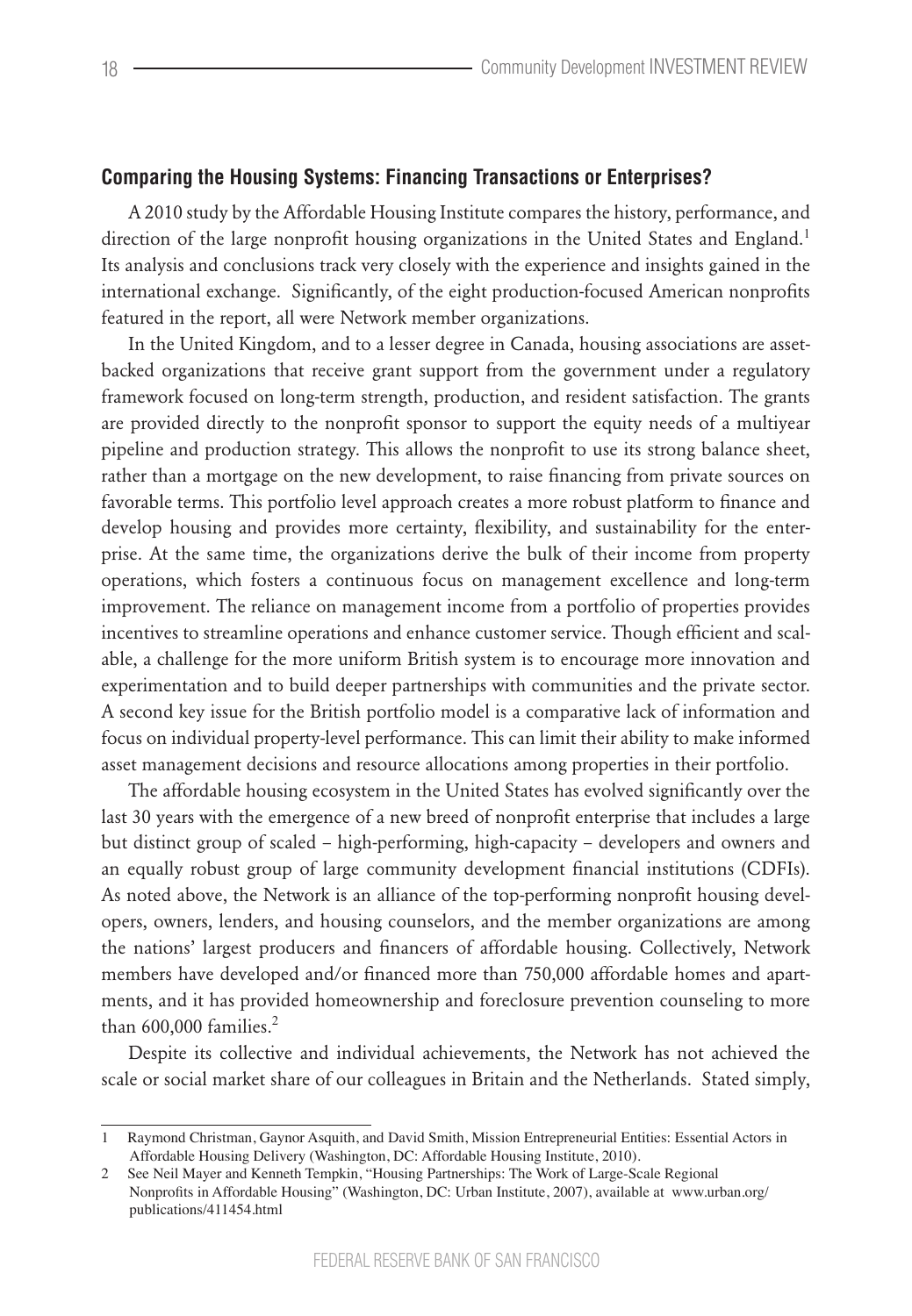we operate in a policy and funding environment in the United States that is generally not conducive to the growth and sustainability of these organizations. Ironically, the social entrepreneurship and ingenuity that is the key to our members' success is not fostered and reinforced by our housing policy system. Typical good business practices that lead to greater scale and specialization are not always encouraged or rewarded under current U.S. housing policy.

In the United States, in contrast to Europe, nonprofit development organizations (like their for-profit competitors) obtain project-specific subsidies and investments from a wide range of tax incentives and subsidy programs. Successful organizations become highly skilled at assembling resources from local, state, and federal governments and negotiating projectbased financing agreements with a multiple private financial institutions and investors. This creates an entrepreneurial, partnership-based culture, but also a very complex business environment that demands that organizations be light on their feet and highly responsive to the market in order to thrive. The almost exclusively project-level orientation of this financing system also ensures that organizations maintain a strong focus on the performance of individual properties.

The counterpoint, however, is that this system produces a weaker business model for nonprofits within the U.S. system, and significantly reduces the scale of impact. The rigidly delineated real estate projects common in affordable housing finance make it difficult to efficiently manage operations, raise capital, and fuel growth and innovation. Nonprofits cannot use excess cash derived from operating efficiencies in one project to cover shortfalls or expand services in another. The business model also relies on a robust production pipeline with fees from new projects – and fundraising – supporting the organization. In turbulent times when new development is difficult, the limited revenue from operations can threaten organizational sustainability. It also restricts capacity to invest in new initiatives when partners call on nonprofits as the go-to organizations to address critical challenges, such as foreclosure prevention and neighborhood stabilization, energy retrofitting, and transitoriented development.<sup>3</sup>

#### **Social Enterprise at the Crossroads**

The midpoint on the continuum between American social entrepreneurship and the British asset-backed organization is a form of social enterprise that draws on the strengths of both approaches. It builds on the success and best practices of high performing organizations in the United States and reflects the next stage in their natural evolution. Guided by insights from our international exchange and in collaboration with our partners, we are advancing a third generation business model for the sector that is capable of transformative and scaled impact.

<sup>3</sup>  For a cogent analysis of the strengths and challenges facing U.S. housing social enterprises, see David Smith, *More than Just Real Estate: Investing in Housing Enterprises and the Whole Delivery System (Boston: Recap* Real Estate Advisors; August 2010).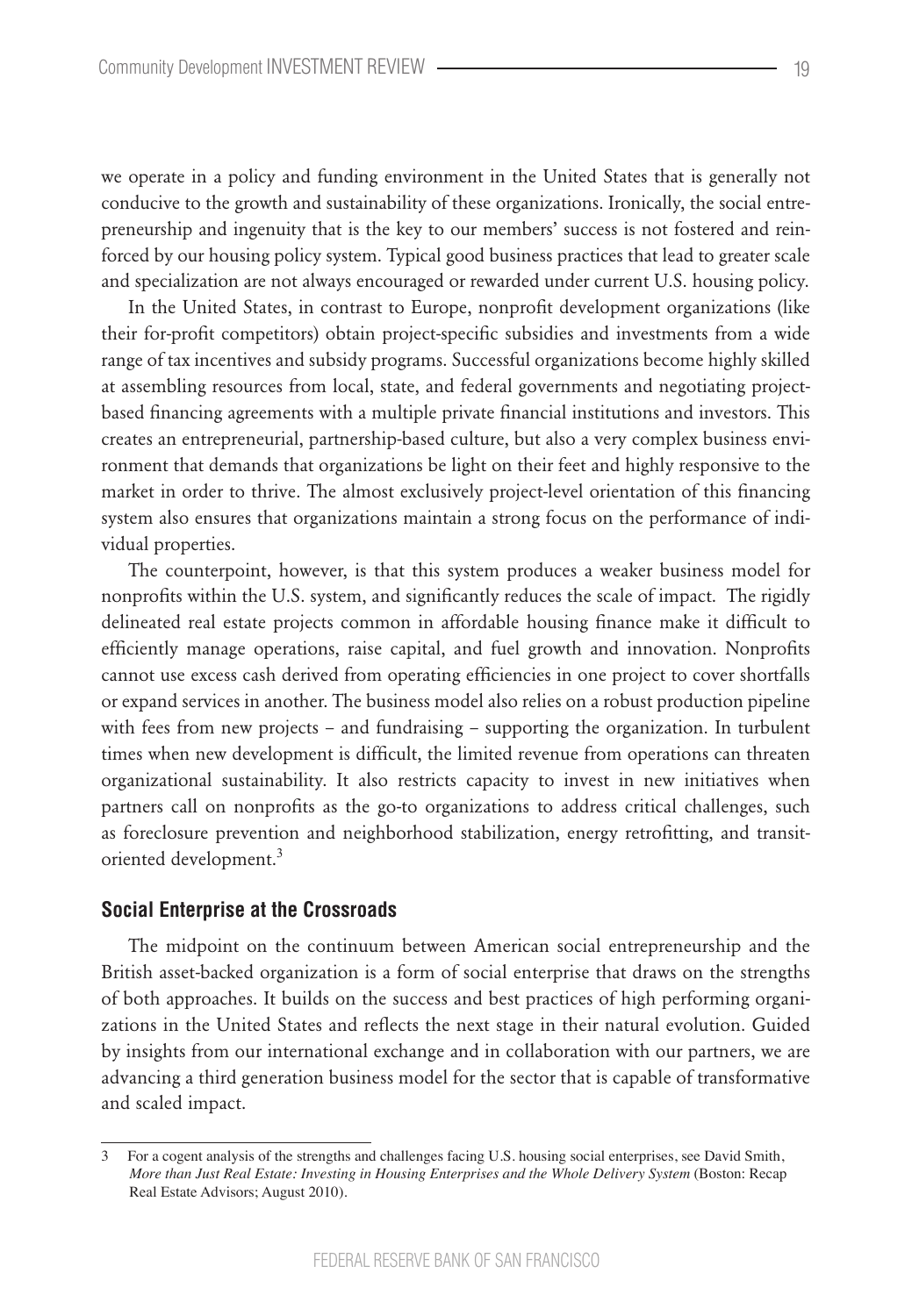The independent New Orleans-based Gulf Coast Housing Partnership (GCHP), which the Network created in 2006 to address the housing needs following Hurricane Katrina, incorporates some of these important features. With a strong corporate balance sheet, GCHP has leveraged \$25 million of private financing at the enterprise level to quickly respond to development needs and opportunities in the region. Forging partnerships with the public sector, the business community, foundations, and other local nonprofits, GCHP has already built or rehabilitated more than 1,500 affordable homes valued in excess of \$200 million. It is a hybrid organization that operates as a housing developer and is also certified as a community development financial institution because of its balance sheet and enterprise level financing programs.

## **Meta-Trends Shaping the Policy and Business Environment**

In the wake of the meltdown in the financial services and the housing markets, policymakers are rethinking the nature of the public support to the housing sector in general, and the future constructs of the housing finance system, specifically. The public debate has already raised fundamental questions around the contours of the federal government's role in housing finance and the need to revisit the imbalance in policy support for homeownership versus rental housing. The major challenges facing the housing sector, and the policy changes taking place to address these challenges, are not unique to the United States. Affordable housing as practiced across the developed world is facing changes in the capital markets and the structure of the financial services sector, responding to a greater awareness by the body politic of the need for sustainable development and a reduced carbon footprint, and reacting to the press to shrink public budgets and better rationalize spending and subsidies. Significant budget constraints confronting all levels of government will put a greater premium on proven performers and documented impact. Bank consolidation, credit concerns, and enhanced regulation are driving financial institutions to focus on the scale and performance of the banks' nonprofit counterparties. Add to this a new understanding of the role of metropolitan regions as engines for innovation and economic growth that will likely lead to policies that take the metropolitan economy into consideration. Institutions that can operate across an entire metropolitan region level are part of the answer.

Our own experiences, as well as the lessons learned from our international exchange, suggest these trends will reinforce the value and need for high-performing regional nonprofit enterprises that combine social mission, sound business practices, and significant capacity. This, then, is an opportune time to advance a policy agenda to improve and rationalize the delivery system for affordable housing and community development by strengthening these enterprises. We have developed a set of nine major recommendations and initiatives for consideration by U.S. policymakers, funders, and investors that can transform the productivity and business model of our sector.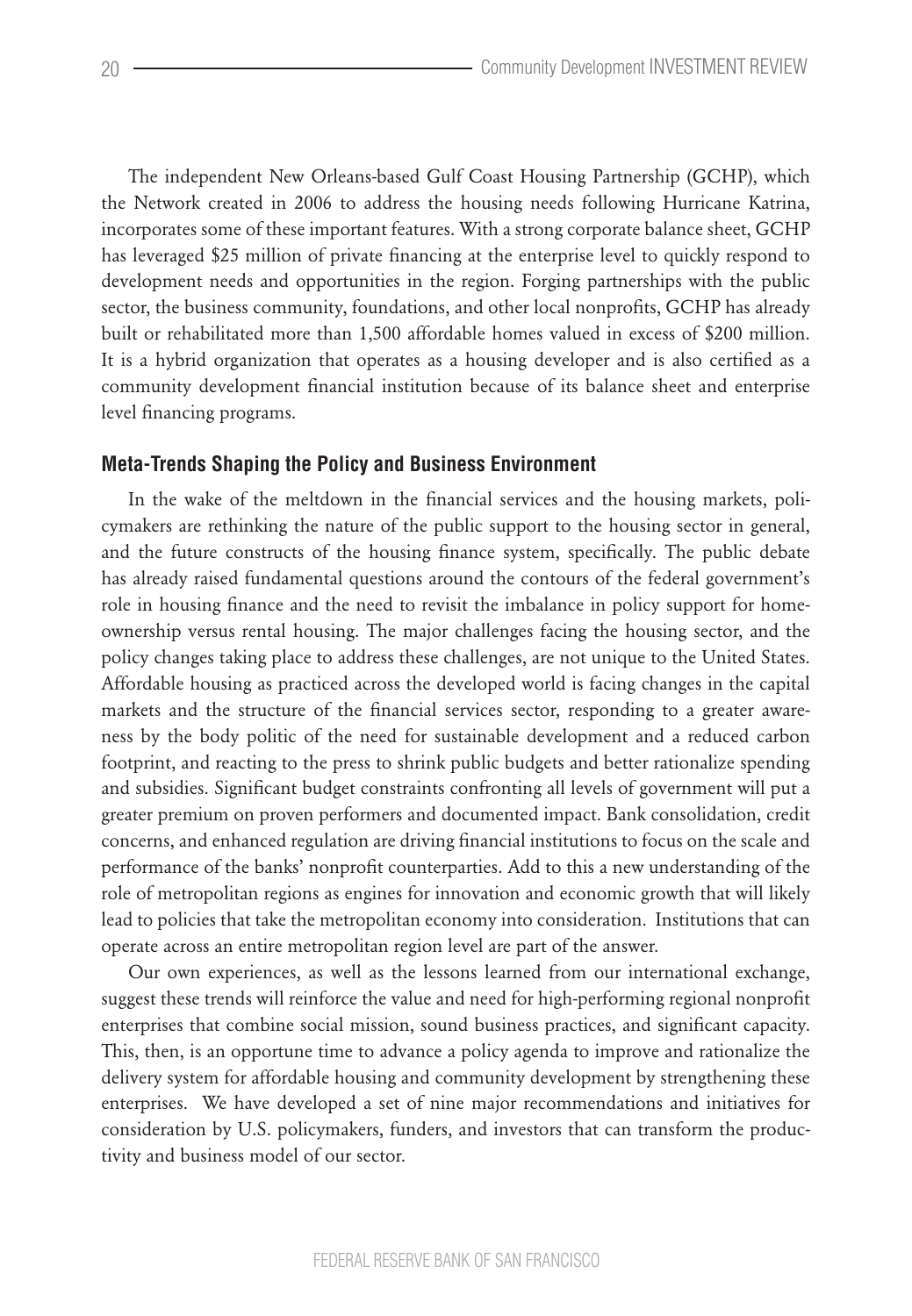#### **Policy Recommendations: Transforming the Nonprofit Business Model**

#### *1. Increase the focus on the quality of the delivery system and value chain dynamics.*

Governments at all levels should become more rigorous in their approach to the caliber and capacity of the institutions that compose the affordable housing delivery systems. Policymakers should begin to differentiate the roles played by the various participants in the affordable housing delivery system using sound management and performance criteria and focusing on the participants' production and management role in the overall value chain. We believe the high-capacity nonprofit sector will stand out for its relative capacity and impact in any objective analysis. As governments grow more confident of the metrics for assessing their counterparties' organizational strengths, they can and should consciously begin to expand the participation of the stronger entities in those instances where their partners have reached measurable levels of success. Federal, state, and local agencies administering public programs should then increasingly incorporate these regional, partnership-oriented nonprofits as key institutions in the delivery system because of their mission alignment, effective management, and role as strong counterparties. The successful British strategy of devolving public or council housing to a higher capacity and more cost-effective network of strong nonprofit housing associations is an approach that might be worth exploring in United States.

#### *2. Change the relationship between the government and the nonprofit social enterprises.*

Government and financial institutions could reframe their relationships with highcapacity nonprofit social enterprises. Typically, governmental and financial institutions treat housing development nonprofits as agents. Despite the high value, combined assets, and risk profiles of real estate businesses, U.S. financial and government systems view the individual project partnerships—rather than the sponsors, owners, and managers—as the principal counterparty. The British system funds, regulates, and evaluates housing developers and owners on the basis of their organizational and portfolio performance. The U.S. Department of Treasury and private investors took a similar approach in underwriting, investing, and regulating CDFIs as principals (not agents) and integrated business enterprises. The U.S. Department of Housing and Urban Development could signal a change in its primary focus from the individual housing project to the enterprise and the enterprise's overall portfolio by creating a single point of contact for the entity in the Department. The new relationship could potentially move toward a single master contract with specific performance measures and outcomes agreed to by the social enterprise, with increased flexibility provided by the government. There are many other examples of changes that the federal government, cities, and state housing finance agencies could make to place the capabilities, performance, and sustainability of the principal nonprofit sponsor at the center of attention.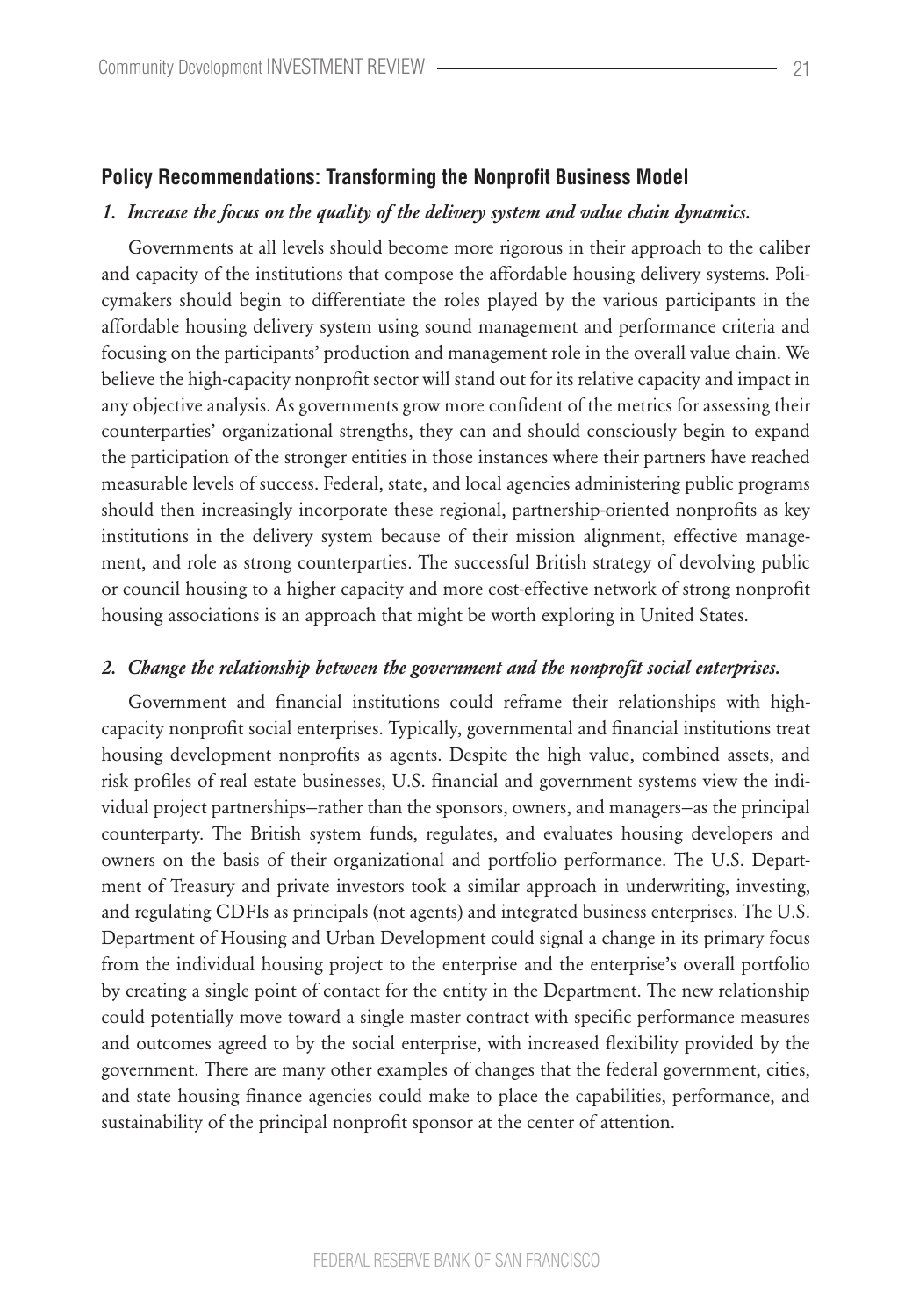## *3. Encourage and support enterprise-level finance.*

One manifestation of an enterprise-level orientation would be the ability of an organization to replace project-based financing with portfolio-level financing or enterprise-level financing. Among the possibilities to consider are a line of credit secured by a pool of properties with cross-collateralization for credit enhancement. The distribution of default risks and losses against a large portfolio would allow the lender to offer more flexible and lower-cost terms on the financing package. Managers could deploy those resources across a portfolio those component assets that most need them, making for a healthier portfolio, and securing more robust collateral. A sophisticated, well-managed organization might also further lower its borrowing costs with a financing package that allows the entity to substitute assets in and out of the pool of collateralized obligations. A key advantage of the British and Dutch approach to enterprise-level finance is the increased focus and support it provides for efficient management operations and service quality for residents.

#### *4. Encourage and support enterprise-level development and operations.*

The government could foster a more powerful and reliable program delivery system if it could devise mechanisms that encourage and reinforce the management of these highperforming nonprofits as enterprises. Fundamentally, this could require a shift in approach from a rule-based control system to a program delivery system based more on outcomes, with the government and the nonprofit engaged in a flexible, contractual partnership. The government could test this approach by giving its nonprofit partners greater freedom at the enterprise and portfolio level in exchange for a greater accountability for meeting program performance, outcome, and impact standards. Most notably, under this proposed new system, in addition to allowing the aggregation of resources at a portfolio level, the U.S. Department of Housing and Urban Development could allow organizations to shift residual receipts (unused resources associated with a property that are not available for distribution) from properties with excess resources to the enterprise level where they could strengthen the overall balance sheet or reinforce other properties in the inventory with relevant needs. Operational activities, such as accounting, budgeting, reporting, compliance, and contract administration, could also be consolidated and streamlined. In portfolios with multiple properties with budget-based rents, enterprises might be able to trade lower rents or agree to predictable restraints on future rent increases on individual properties in exchange for the flexibility to move financing to a portfolio level or move resources from one property to another.

# *5. Allow nonprofits to take advantage of earnings to build sufficient liquidity and equity capital as social enterprises.*

Like any well-run small business, successful nonprofit developers and owners require liquidity and working capital to operate and expand their enterprises. This is particularly important for the affordable housing industry given the capital-intensive nature of housing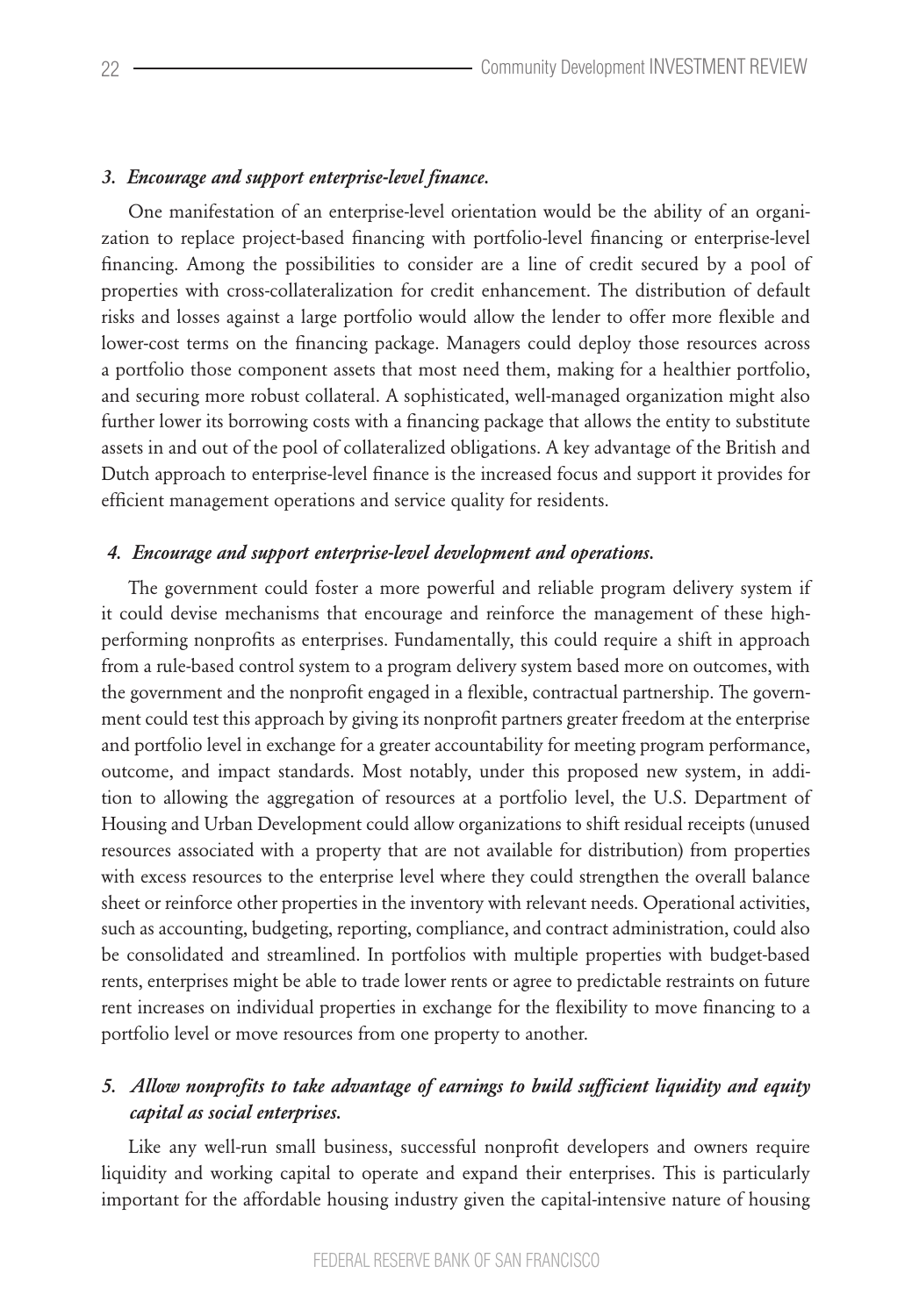development, the breadth of the field's real estate portfolios and management operations, and the often-extended reimbursement and payment schedules of government partners. Too often, however, governments expect nonprofits to manage without sufficient earned income or fees to support operations. As examples, Department of Housing and Urban Development program rules, as well as the underwriting guidelines used by local governments and state housing finance agencies, often prohibit or limit nonprofits from taking cash flow from their individual projects. Current policies often limit the distributions of cash flow from individual properties to the enterprise level, even under circumstances in which a for-profit owner could distribute funds to investors for their private use. This should be changed. At the margin, these current rules arguably create a disincentive to fully realize savings given that the benefits of aggressive asset management cannot accrue to the parent ownership entity. A new "pay for performance" philosophy would allow high-performing nonprofits to benefit from strong management and cost controls. The new resources would allow nonprofit organizations move their operations to a sustainable place and to expand their missions.

### *6. Provide growth equity capital to expand social enterprises.*

The shortage of equity capital is perhaps the major barrier to expansion. The value and impact of targeted, performance-based investments at the enterprise level have been demonstrated by the Treasury Department's successful CDFI equity program that has helped to scale up and encourage private financing for loan funds. The government could similarly increase the production of high-capacity nonprofit development organizations through direct equitylike investments in these enterprises or in joint ventures and collaborations controlled by nonprofit networks. The Network has proposed a new program administered by the Department of Housing and Urban Development to demonstrate impact investing strategies. In addition, if Congress authorizes a new permanent source of equity for the Capital Magnet Fund within the upcoming rewrite of the rules for housing finance, it could also provide a new important resource to scale up the sector. Foundations and social investors can demonstrate the effectiveness of impact investment strategies in housing social enterprises through funding initiatives with major intermediaries and networks that are closely aligned with the high-producing nonprofit sector.

#### *7. Create incentives for private-sector investments and pooled debt and equity facilities.*

By strengthening their liquidity and their balance sheets, nonprofit developers will be better positioned to fulfill a third capital need: mezzanine debt financing for real estate development and acquisition. Mezzanine debt is a hybrid of debt and equity financing. It is advantageous because it is treated like equity on a company's balance sheet and may make it easier to obtain standard bank financing. Nonprofits need patient, private financing to acquire, reposition, and preserve properties, including those that could be converted from market rate housing to long-term affordable housing in many markets. Federal regulators can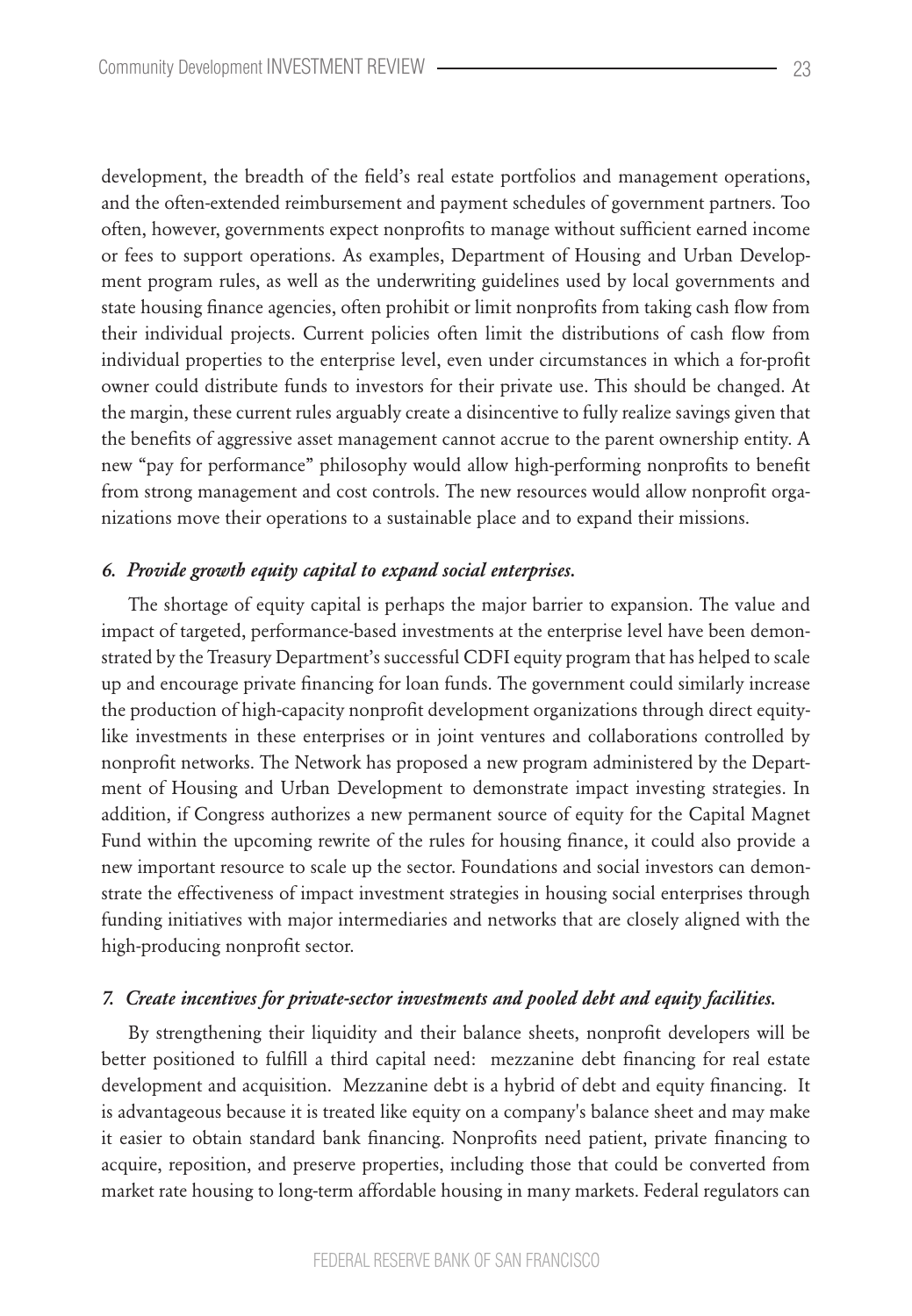encourage banks to address this need by providing investment and lending credit in revised Community Reinvestment Act (CRA) regulations for capital provided directly to nonprofit developers, CDFIs, and financial intermediaries. British and Dutch nonprofits have used their strong balance sheets to obtain lower-cost corporate financing from banks to finance their development pipelines. The European nonprofits' ability to obtain favorable financing has been enhanced by investment ratings that housing associations receive for their corporate entities from credit agencies such as Moody's and Standard and Poor's. Despite their financial and management sophistication, American nonprofits face significant obstacles in raising corporate-level debt owing to limited unrestricted net assets and earned income. To strengthen their competitive positions, it may make sense even for the strongest nonprofits to collaborate on pooled strategies and Real Estate Investment Trust (REIT)-like structures to raise preferred financing and pursue acquisition opportunities. A \$1 billion facility for best-in-class developers financed privately from financial institutions, social investors, and foundations could finance as many as 80,000 homes.

## *8. Promote nonprofit transparency and performance through self regulation.*

Like their counterparts in other professional industries, the best-in-class housing and community development nonprofits should take the lead in developing performance standards and data collection systems that improve transparency, productivity, and outcome measurement. As the sector grows in scale and sophistication, this infrastructure and standardization will be critical for establishing an asset class of organizations that can receive enterprise-level investment. The Housing Partnership Network, NeighborWorks America, and the Stewards for Affordable Housing for the Future have made a significant progress toward this goal through the Strength Matters collaborative.<sup>4</sup> With support from major foundations and financial institutions, the Strength Matters collaborative has developed standardized best practices on financial management and created a data warehouse to collect and compare information on operational and financing performance. The British nonprofit experience of using quality measurement systems to drive continuous improvement and customer satisfaction through a rigorous certification process is instructive. Self-regulation using transparent metrics and verifiable data could be a better alternative to the top-down government regulation as a way to guide the growth and evolution of the housing delivery system in the United States towards a social enterprise rather than project finance model.

#### *9. Achieve scale and innovation through collaboration and networks.*

A byproduct of the growth and maturation of the community development sector in the United States is the emergence of collaborative networks. In fact, one of the distinguishing features and assets of the U.S. "system" that has emerged through our discussion with Euro-

<sup>4</sup>  For more information on the Strength Matters™ collaborative and to download papers on best financial practices visit their website at www.strengthmatters.net/.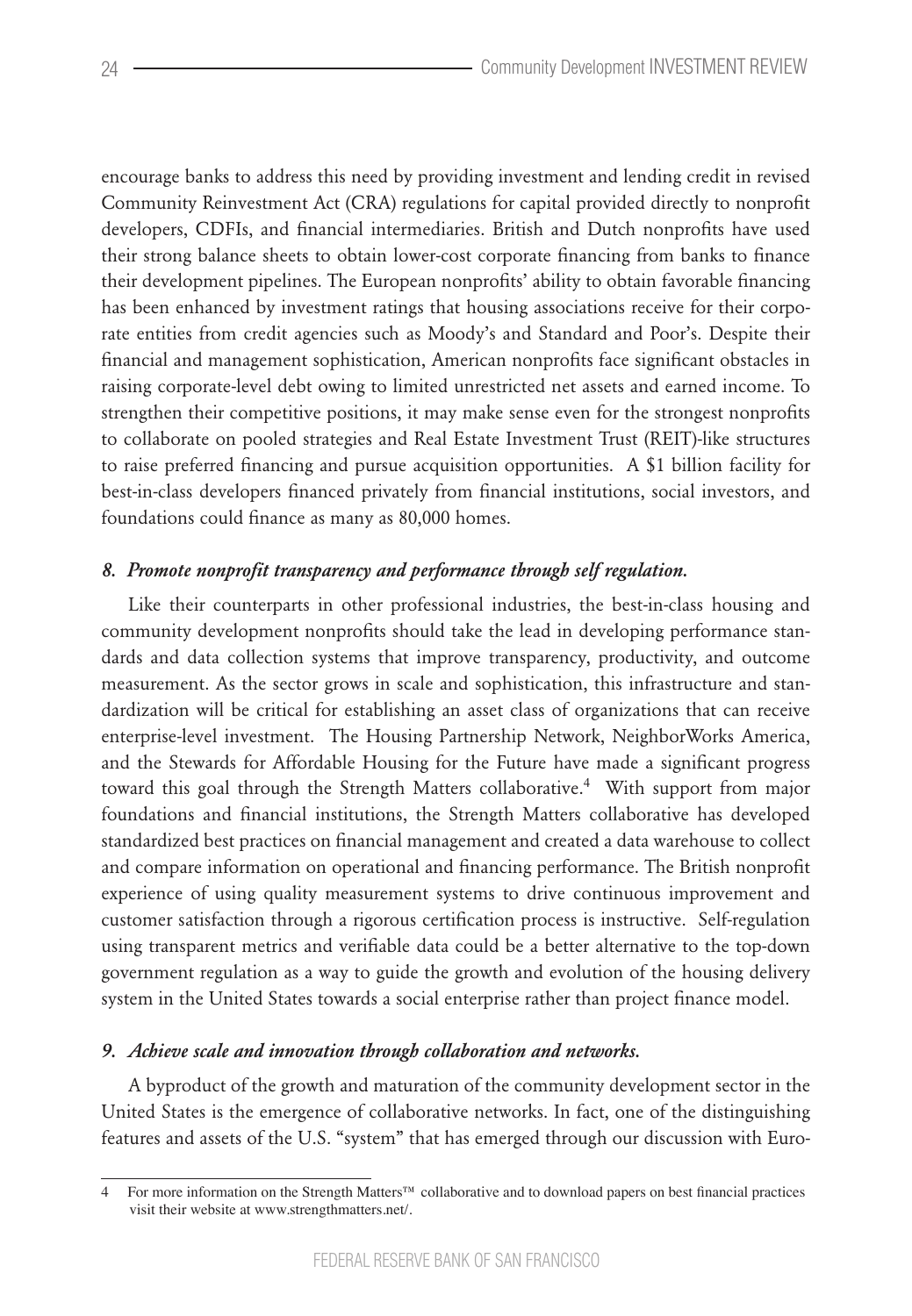pean colleagues is the entrepreneurial networks and intermediaries that drive bottom-up innovation and experimentation. A study prepared by the Aspen Institute in cooperation with the Community Development Offices of the Federal Reserve System showed how practitioner networks like the Network and Strength Matters could play a critical role in helping systems innovate and evolve to higher levels of performance and impact.<sup>5</sup> These networks can partner with government and the private sector to test new products and then bring them to scale. An encouraging example of this public/private partnership is a recent agreement announced by Department of Housing and Urban Development Secretary Shaun Donovan between the department and the National Community Stabilization Trust (NCST) to operate a National First Look program. First Look gives communities preferred access to foreclosed properties to spur neighborhood revitalization.<sup>6</sup> Many of the proposed recommendations in this paper, such as an equity investment program for highcapacity nonprofits, a \$1 billion REIT-like fund, and a portfolio finance and management initiative, could best be piloted and implemented through practitioner networks, or what Secretary Donovan calls, "third sector partnerships."

## **Leveraging Innovation from around the World**

The policy inflection point available now provides a historic opportunity to reshape housing and community development activity for years to come. Affordable housing is uniquely positioned to connect with other key sectors such as transportation, energy, workforce development, health care, and education to promote sustainable and equitable communities. Social enterprises, such as housing partnerships in the United States and housing associations in Europe, are innovative engines that not only produce and renovate badly needed affordable homes and communities, but do so in a manner that coordinates with economic and human development strategies to achieve more ambitious social outcomes.

The Network's international peer exchanges have served to underscore the potential effectiveness of a different delivery system model for the United States, one that is based on nonprofit housing organizations of a certain scale. Yet, our current policy framework makes it very difficult for nonprofit housing organizations to operate effectively and grow as selfsustaining and scalable social enterprises. The policy proposals outlined here incorporate insights and models from leading European practitioners, but the core ideas and approaches have also emerged through the leadership and experiences of successful nonprofit organizations in the United States who thrive within the current policy framework. These policy

<sup>5</sup>  Kristen Moy and Gregory Ratliff, "New Pathways to Scale for Community Development Finance" (Washington, DC: Aspen Institute; 2004), available at www.aspeninstitute.org/publications/new-pathways-scale-communitydevelopment-finance-paper-published-profitwise-news-and-view

<sup>6</sup>  Shaun Donovan, "Prepared Remarks of Secretary Shaun Donovan at the Federal Reserve Board Reo Summit: "Vacant Property, Strategies for Neighborhood Stabilization" (Washington, DC: Federal Reserve Board of Governors, September 1, 2010) available at http://portal.hud.gov/portal/page/portal/HUD/press/speeches\_ remarks\_statements/2010/Speech\_09012010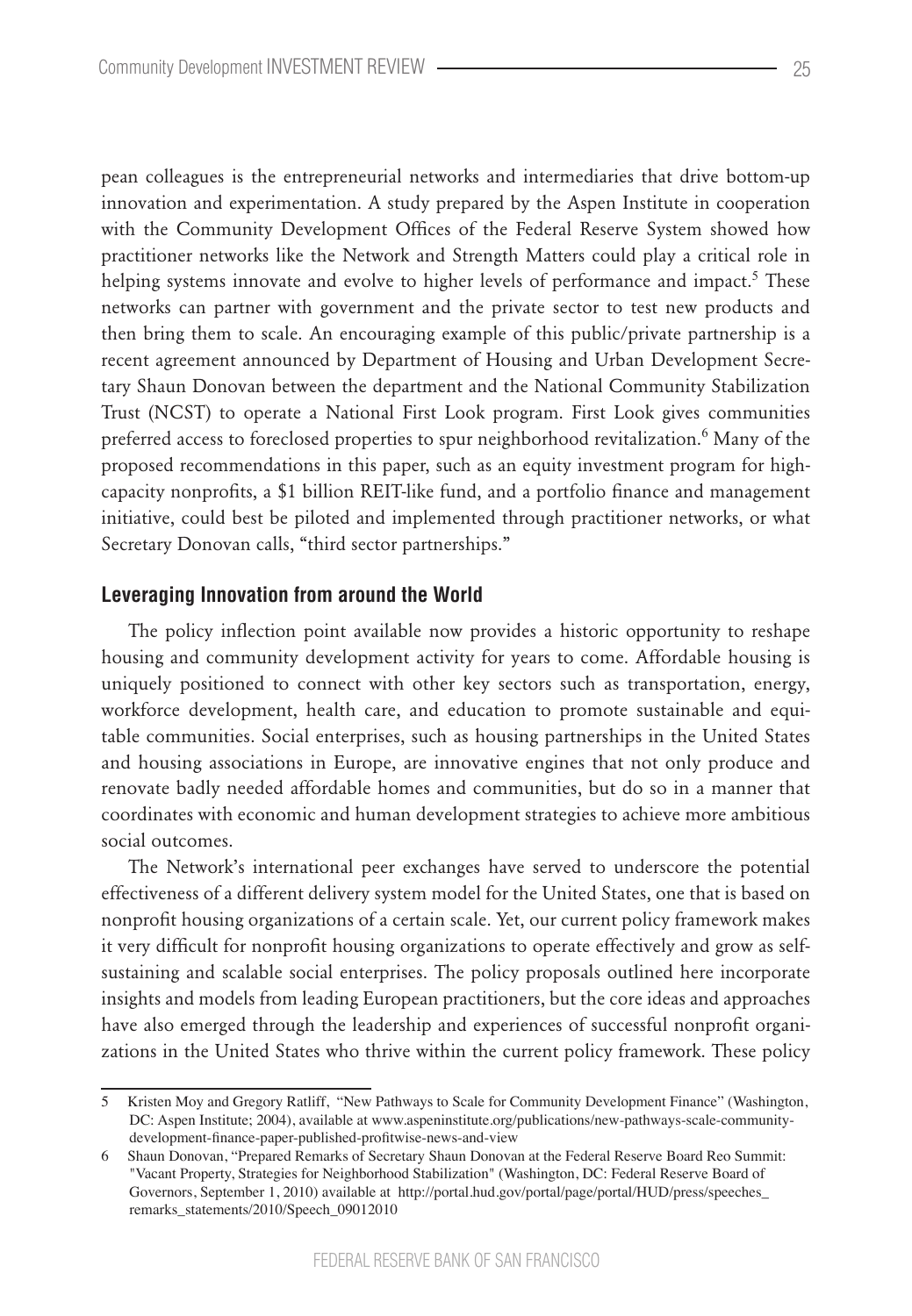recommendations have been shaped by our experience about what works in communities around the country and, despite best intentions, what has not worked.

The Network's international collaboration has also been recognized for its innovative approach to peer-based exchange, learning, and cooperation among nonprofit leaders. In June 2009, the Center for Strategic and International Studies (CSIS), in collaboration with the White House and the Eurasia Foundation, invited the Network to participate in a "Civil Society Summit" of Russian and America nonprofit leaders organized in Moscow alongside the Presidential Summit. In this exchange, we learned firsthand about the challenges Russia faces on a range of critical issues, from housing and community development to education, the environment, media, and human rights. Perhaps the most striking observation was the limited and nascent nature of the civil society sector. The dearth of nonprofit institutions that can partner with government and business to tackle their pressing needs, and the lack of a collaborative culture and trust among these sectors, are two of the biggest barriers facing Russia. The development challenges in Russia served to make us appreciate the power and important role of the social enterprise sector in the United States. Despite obstacles, U.S. nonprofit housing and community development institutions have evolved in ways few would have predicted 30 years ago.

International collaboration is helping inform and accelerate the nonprofit sector's growth. The most recent exchange among nonprofit leaders from the United States, Britain, Canada, and Australia took place in Berlin, Germany in October 2010. Fortyfive leaders met at the British Embassy there to discuss strategies to help their respective organizations adapt to the momentous changes underfoot in the policy and business environment. Given the forum's focus on sustainable development, Germany was chosen as the host country so participants could see firsthand innovations leading the way in energy retrofitting and green technologies. The conference underscored the imperative to evolve business and organizational strategies to be more effective partners with government, the private sector, and civil society.

The event took place against the backdrop of the British government's historic announcement of major policy changes to promote the "Big Society." Housing associations in the United Kingdom will see their funding cut for new homes development, but they gain much more flexibility in how they operate to achieve production outcomes within a more privatemarket context. Faced with similar budget constraints but continued need for affordable housing and neighborhood stabilization, the participants discussed ways to integrate the British portfolio and enterprise level grant-driven models with American entrepreneurship and asset-specific strategies. This synthesis framework would enable a greater market orientation while maintaining a strong mission focus and it would balance operational risk and financial return. The approach was particularly relevant to the U.S. participants who are exploring options to acquire overleveraged, private-market rental housing and convert it to long-term affordable apartments serving low- and moderate-income families.

Given the rapidly shifting policy and economic landscape, the international exchange